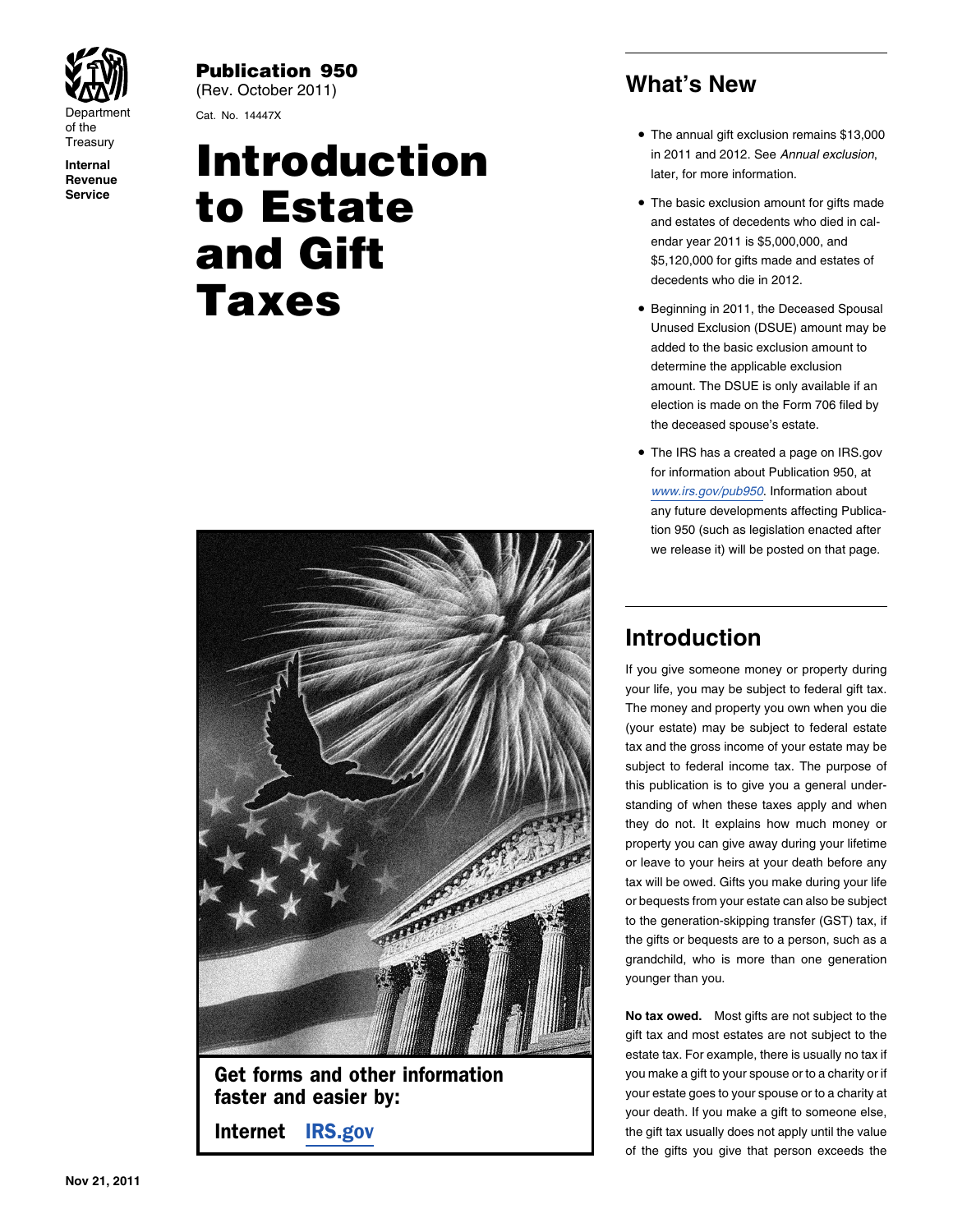tate, it may be eliminated by the unified credit, subject to federal income tax. See *Income Tax* 706.

annually. However, you generally do not need to thority. The same of the state of the state of the state of thority. file a gift tax return unless you give someone,<br>other than your spouse, money or property<br>worth more than the annual exclusion for that<br>worth more than the annual exclusion for that<br>year, or a gift not subject to the annua the following publication, and instruction at the year of death. The wish to file a return if a deceased spouse's estate has any unused ex- • Publication 559, Survivors, Executors, and clusion amount that the surviving spouse could Administrators; use. If an estate tax return must be filed, it is <br>
• Form 709, United States Gift (and Genera-

No tax payable by the person receiving your gift or bequest. Generally, the person who eration-Skipping Transfer) Tax Return; receives your gift or your bequest will not have to<br>now any federal gift tox or estate tox because of • Form 706-NA, U.S. Estate (and Generapay any federal gift tax or estate tax because of  $\bullet$  Form 706-NA, U.S. Estate (and General gift tax or estate tax because of  $\bullet$  form 706-NA, U.S. Estate (and General gift tax or estate tax because of  $\bullet$  form. Skippin it. Also, that person will not have to pay income  $\frac{100 - SNpping}{100 - Skpping}$  Transfer) Tax Return for it. Nonresidents, not a Citizen of the U.S.; tax on the value of the gift or inheritance received. However, covered gifts or bequests re-<br>and ceived from expatriates after June 16, 2008, may be subject to tax which must be paid by the Estates and Trusts. recipient. Consult a qualified tax professional for more information. To order these forms, call 1-800-TAX-FORM

**No income tax deduction.** Making a gift or 1986 TDD equipment, you can call 1-800-829-4059.<br>leaving your estate to your heirs does not ordileaving your estate to your heirs does not ordi-<br>narily affect your federal income tax. You cannot cations or research answers to tax questions by deduct the value of gifts you make (other than visiting the IRS website at *[IRS.gov](www.irs.gov).* gifts that are deductible charitable contributions) or any federal gift resulting from making those gifts. You also cannot deduct the value of any **1998** \$199,500 bequests made or estate tax resulting from mak-<br>bequests made or estate tax resulting from mak- **Unified Credit** 1999 \$208,300

not sure whether the gift tax, the estate tax, the **Amount**) income tax, or the GST tax applies to your situation, the rest of this publication may help you. It<br>2011 A credit is an amount that reduces or eliminates<br>tax. The *unified credit* applies to both the gift tax

- When tax is not owed because of the uni-
- 
- When the estate tax does and does not apply, year.
- 
- 
- 

*on an Estate*. This publication does not contain any informa- The unified credit on the basic exclusion tion about state or local taxes. That information amount for 2011 is \$1,730,800 (exempting \$5 **No return needed.** Gift tax returns are filed should be available from your local taxing au- million from tax) and is \$1,772,800 for 2012

sion. An estate tax return generally will not be<br>needed unless the estate is worth more than the<br>headed unless the estate is worth more than the<br>headed unless the estate is worth more than the<br>headed unless the estate is w

- 
- generally due 9 months after the date of death.<br>2) tion-Skipping Transfer) Tax Return;
	- Form 706, United States Estate (and Gen-
	-
	- Form 1041, U.S. Income Tax Return for

(1-800-829-3676). If you have access to TTY/

# What this publication contains. If you are **(Applicable Credit**

and the estate tax and it equals the tax on the fied credit, **and the credit constant of the exclusion amount.** You must subtract For examples of how the credit works, see the unified credit from any gift or estate tax that *Applying the Unified Credit to Gift Tax* and *Ap-* •you owe. Any unified credit you use against gift *plying the Unified Credit to Estate Tax*, later.<br>ply, tax in one year reduces the amount of credit that you can use against gift or estate taxes in a later

annual exclusion for the year. See *Annual exclu-* • When to file a return for the gift tax or the Beginning in 2011, the amount of unified *sion* under *Gift Tax*, below. estate tax, estate tax, estate tax, credit available to a person will equal the tax on Even if tax applies to your gifts or your es-<br>example as The Basic exclusion amount plus the tax on any explicie the basic exclusion amount plus the tax on any<br>deceased spousal unused exclusion (DSUE) also known as the applicable credit amount, . When the income tax may apply to an amount. The DSUE is only available if an elecdiscussed below. However, many estates are estate. The estate estate are estate on the deceased spouse's Form

| Period                     | <b>Recalculated</b><br><b>Unified Credit</b> |
|----------------------------|----------------------------------------------|
| 1977 (Quarters 1 and<br>2) | \$6,000                                      |
| 1977 (Quarters 3 and<br>4) | \$30,000                                     |
| 1978                       | \$34,000                                     |
| 1979                       | \$38,000                                     |
| 1980                       | \$42,500                                     |
| 1981                       | \$47,000                                     |
| 1982                       | \$62,800                                     |
| 1983                       | \$79,300                                     |
| 1984                       | \$96,300                                     |
| 1985                       | \$121,800                                    |
| 1986                       | \$155,800                                    |
| 1987 through 1997          | \$190,800                                    |
| 1998                       | \$199,500                                    |
| 1999                       | \$208,300                                    |
| 2000 and 2001              | \$217,050                                    |
| 2002 through 2010          | \$330,800                                    |
| 2011                       | \$1,730,800                                  |
| 2012                       | \$1,772,800                                  |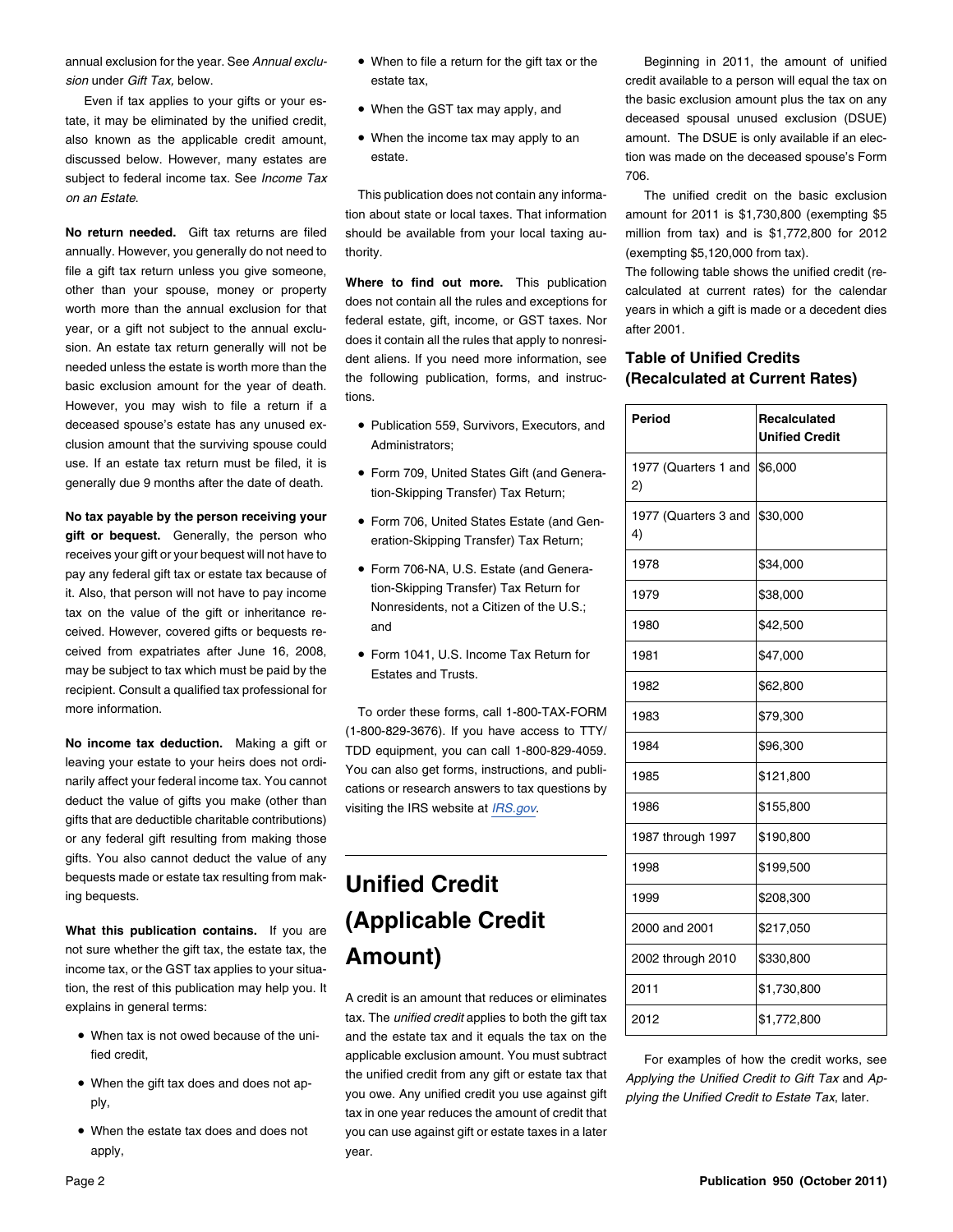receive income from property without expecting cause the payment qualifies for the educational<br>to receive something of at least equal value in

gifts: to pay the gift tax on the remaining \$12,000. credit as follows:

- Gifts, excluding gifts of future interests,
- to an educational or medical institution for the state of the state of the annual exclusion. The first to an educational or medical institution for
- 
- 
- Gifts to charities.

| <b>Gift Tax Annual Exclusion</b>                                                        |                            | If you split a gift you made, you must file a gift                                               | is \$1,726,120.                                                                            |
|-----------------------------------------------------------------------------------------|----------------------------|--------------------------------------------------------------------------------------------------|--------------------------------------------------------------------------------------------|
| Year(s)                                                                                 | Annual<br><b>Exclusion</b> | tax return to show that you and your spouse<br>agree to use gift splitting. You must file a Form | You do not have to pay any gift tax for 2011.<br>However, you do have to file Form 709.    |
| $1998 - 2001$ \$10,000<br>$2002 - 2005 \dots$ \$11,000<br>$12006 - 2008 \dots$ \$12.000 |                            | 709 even if half of the split gift is less than the<br>annual exclusion.                         | For more information, see the Table for<br>Computing Gift Tax in the Instructions for Form |
| $12009 - 2012$ \$13.000                                                                 |                            | <b>Example.</b> Harold and his wife, Helen, agree                                                | 709.                                                                                       |

However, gifts of future interests cannot be gifts without making a taxable gift.<br>
excluded under the annual exclusion. A gift of a excluded under the annual exclusion. A gift of a<br>future interest is a gift that is limited so that its harold's gift to George is treated as one-half (\$10,500<br>use, possession, or enjoyment will begin at (\$10,500) from Haro some point in the future. The space are splitting a gift to Gina is also treated

**Gift Tax** of \$8,000. It is your only gift to her this year. The **to Gift Tax** gift is not a taxable gift because it is not more

ing money), the use of property, or the right to taxit directly to his college. Be-<br>receive income from property without expecting and the neument sublified for the advertised. Year.

value or if you make an interest-free or re-<br>duced-interest loan, you may be making a gift. 25-year-old daughter. The first \$13,000 of your tion of your friend Dovid, You give your duced-interest loan, wou may be making a give many discussed with the series of the series of the special daughter. The first \$13,000 or your friend, David. You give your first \$13,000 of you also The general rule is that any gift is a taxable gift is not subject to the gift tax because of the 25-year-old daughter, Lisa, \$25,000. You also gift. However, there are many exceptions to this annual exclusion. The remaining \$12,000 is a give your 27-year-old son, Ken, \$25,000. You rule. taxable gift. As explained later under *Applying* have never given a taxable gift before. You ap-Generally, the following gifts are not taxable the Unified Credit to Gift Tax, you may not have ply the exceptions to the gift tax and the unified However, you do have to file a gift tax return.

sion for the calendar year, **More information.** See Form 709 and its in-<br>tax. Therefore, the gift to David is not a • Tuition or medical expenses paid directly structions for more information about taxable taxable gift.<br>
gifts.

and to a party, the gift can be considered as made taxable gifts. one-half by you and one-half by your spouse. This is known as gift splitting. Both of you must 3. Apply the unified credit. The gift tax on This is known as gift splitting. Both of you must 324,000 (\$12,000 remaining from your gift agree to split the gift. If you do, you each can<br>to Lisa plus \$12,000 remaining from your

**Example.** Harold and his wife, Helen, agree 709. to split the gifts that they made during 2011. Harold gives his nephew, George, \$21,000, and **Filing a Gift Tax Return** Currently, you generally can give gifts valued up<br>to \$13,000 per person, to any number of people, each gift is more than the annual exclusion Generally, you must file a gift tax return if any of<br>and none of the gifts will

If you are married, both you and your spouse as one-half (\$9,000) from Helen and one-half • You gave someone (other than your can separately give gifts valued up to \$13,000 to (\$9,000) from Harold. In each case, because spouse) a gift of a future interest that he or the same person without making a taxable gift. If one-half of the split gift is not more than the she cannot actually possess, enjoy, or reone of you gives more than the \$13,000 exclu- annual exclusion, it is not a taxable gift. How- ceive income from until some time in the sion, see *Gift Splitting*, later. **execution of them must file a gift tax return.** *future.* **future.** 

### *Example 1.* You give your niece a cash gift **Applying the Unified Credit**

The gift tax applies to transfers by gift of prop-<br>
than the \$13,000 annual exclusion.<br>
After you determine which of your gifts are taxerty. You make a gift if you give property (includ-<br>ing money), the use of property, or the right to *tuition of your friend directly to bis college* taxable gifts and apply your unified credit for the

to receive something of at least equal value in exclusion, the gift is not a taxable gift. **Example.** In 2011, you give your niece, return. If you sell something for less than its full return. If you sell something for less than its full Mary, a cash gift of \$8,000. It is your only gift to<br>Value or if you make an interest-free or re-<br>Land Diver \$25,000 to your the this year. May acut to \$15,000 sellens t

- 1. Apply the educational exclusion. Payment that are not more than the annual exclu- of tuition expenses is not subject to the gift
- someone else,<br> **Gift Splitting** State and a taxable someone is not a taxable someone is not a taxable someone is not a taxable **Gifts to your spouse, Gift Splitting** Gift. Therefore, your \$8,000 gift to Mary, The first \$13,000 of your gift to Lisa, and<br>Gifts to a political organization for its use, If you or your spouse makes a gift to a third the first \$13,000 of your gift to Ken are not
- **Annual exclusion.** A separate annual exclusion to your part of the gift.<br>
sion applies to each person to whom you make a<br>
gift. The gift tax annual exclusion is subject to<br>
cost-of-living increases.<br>
cost-of-living increa

- 
- You and your spouse are splitting a gift.
-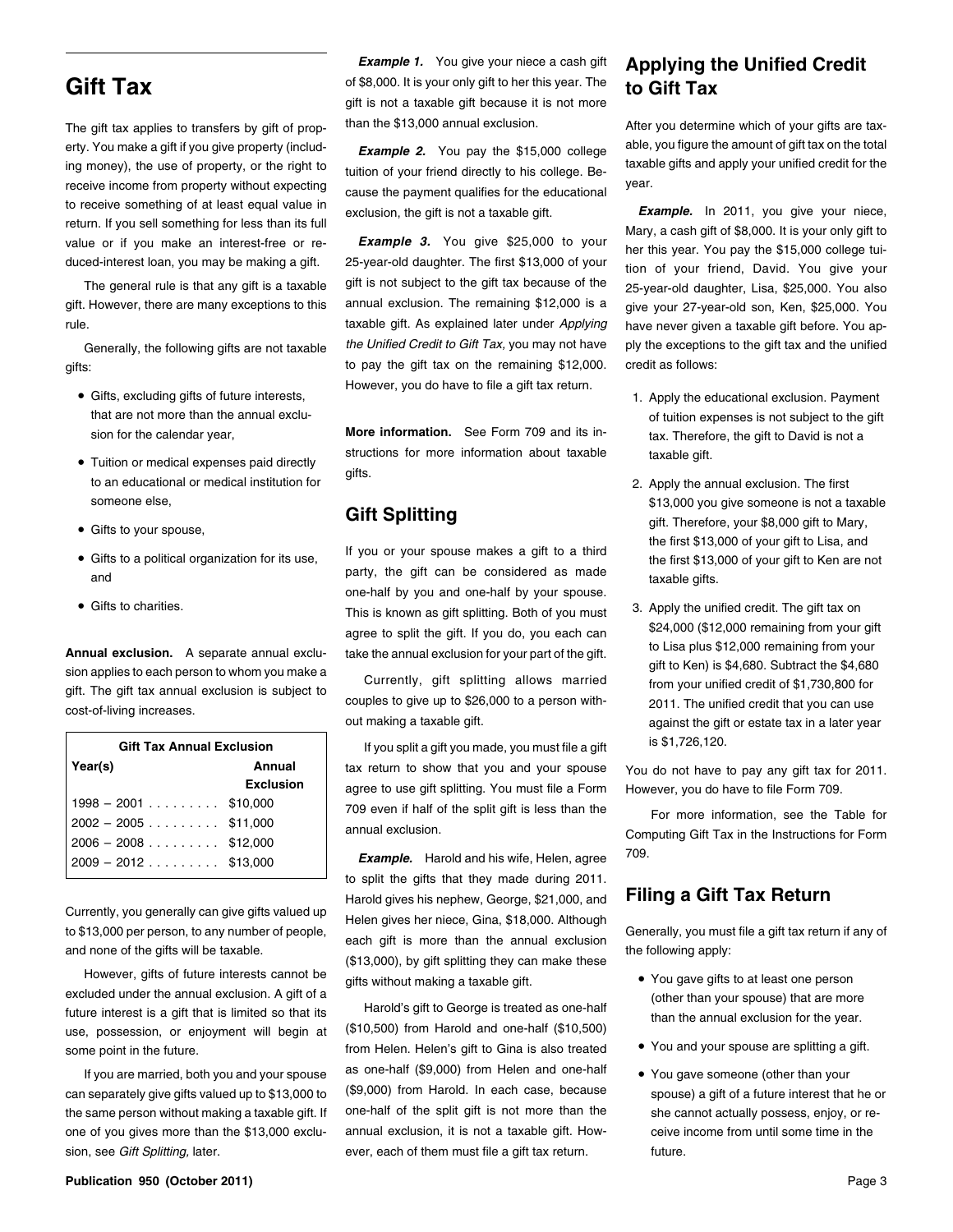• You gave your spouse an interest in prop-

report gifts to (or for the use of) political organi- • The charitable deduction (generally, the the filing requirements for estates of decedents zations and gifts made by paying someone's value of the property that passes from dying after 2001. tuition or medical expenses. The value of the United States, any state,

deductible gifts made to charities: **example 20** trict of Columbia, or to a qualifying charity

- Your entire interest in property, if no other **Year of Death: Year of Death: than: than: than:**
- is a perpetual restriction on the use of real

tions for more information. You can get publica-<br> **All the paid of the state on which tax must be paid, or if your** tions for more information. You can get publica $g_{\text{ov}}$ . You may want to speak with a qualified tax  $\text{to}$  **Estate Tax** professional to receive help with gift tax ques-<br> **to Estate Tax** 706 To 706, Form 706-NA, and the forms' instructions

Estate tax may apply to your taxable estate at **Filing an Estate Tax Return** your death. Your *taxable estate* is your gross your death. Your laxable estate is your gross<br>estate less allowable deductions. An estate tax return must be filed if the gross **Generation-Skipping** 

erty you own partially or outright at the time of dexed for inflation starting in 2012. The basic quests, made to skip persons. A *skip person* is a death. Your gross estate also includes the fol-<br>death. Your gross estate

- Life insurance proceeds payable to your
- The value of certain annuities payable to
- The value of certain property you trans-

• Funeral expenses paid out of your estate,

- 
- of the property that passes from your estate to your surviving spouse), You do not have to file a gift tax return to **Filing requirement.** The following table lists
- You also do not need to report the following a political subdivision of a state, the Disfor exclusively charitable purposes), and
- The state death tax deduction (generally interest has been transferred for less than adequate consideration or for other than a <sup>200</sup>2 any estate, inheritance, legacy, or succescharitable use or **2004** and 2004 and 2004 sion taxes paid as the result of the decedent's death to any state or the District of • A qualified conservation contribution that Columbia. <sup>2009</sup> ............... . 3,500,000

property. <sup>2012</sup> ............... . 5,120,000 **More information.** For more information on what is included in your gross estate and the **More information.** If you think you need to file allowable deductions, see Form 706 and Form a gift tax return, see Form 709 and its instruc- 706-NA and their instructions. **More information.** If you think you will have

tions.<br>
Basically, any unified credit not used to elimi-<br>
nate gift tax can be used to eliminate or reduce<br>
estate tax. However, to determine the unified<br>
credit available for use against the estate tax,<br>
you must complete

estate, plus any adjusted taxable gifts and spe-<br>**Gross Estate** cific gift tax exemption, is more than the basic<br>**Gross Estate** circ exclusion amount. Beginning in 2010, the *basic*<br>Your gross estate includes the value of all prop-exclusion amount is \$5,000,000; it will be in-<br>erty you own partially or outright at the time of dexed for inflation startin

estate or, if you owned the policy, to your able gifts you made after 1976 that are not ally be a skip person to you or your spouse. heirs: **included in your gross estate.** The *specific gift* The GST tax is figured on the amount of the *tax exemption* applies only to gifts made after gift or bequest transferred to a skip person, after The value of certain annuities payable to September 8, 1976, and before January 1, subtracting any GST exemption allocated to the your estate or your heirs; and  $1077$ 1977. The state of the state or your estate or bequest at the maximum gift and estate

ferred within 3 years before your death. emount exempted from gift and/or estate tax. equal to the basic exclusion amount, as indexed<br>Entertates of decedents dying after December for inflation, for the year involved. For estates of decedents dying after December for inflation, for the year involved.<br>31 - 2010 - the annlicable exclusion amount GSTs have three forms: direct skip, taxable GSTS have three forms: direct skip-<br>equals the basic exclusion amount plus any de-<br>distribution, and taxable termination. ceased spousal unused exclusion (DSUE) . A direct skip is a transfer made during The allowable deductions used in determining<br>
amount. The DSUE is the remaining applicable<br>
exclusion amount from the estate of a prede-<br>
exclusion amount from the estate of a prede-<br>
exclusion amount from the estate of a ceased spouse who died after December 31, 1. Subject to the gift or estate tax,

• Debts you owed at the time of death, 2010. The DSUE is only available where an erty that will be ended by some future **example 20** The marital deduction (generally, the value election was made on the Form 706 filed by the •<br>event.

| Year of Death:                 | File return if<br>estate's<br>value is more<br>than: |
|--------------------------------|------------------------------------------------------|
|                                |                                                      |
| 2004 and 2005 1,500,000        |                                                      |
| 2006, 2007, and 2008 2,000,000 |                                                      |
| $2009$ 3,500,000               |                                                      |
| 2010 and 2011. 5,000,000       |                                                      |
| 2012<br>. 5,120,000            |                                                      |

tions and forms from the IRS website, *[www.irs.](http://www.irs.gov/formspubs/index.html?portlet=103)* **Applying the Unified Credit** estate will have to file an estate tax return even if the Unified Credit on the IRS website, *www.irs.* **Applying the Unified Credit** on tax wi

death. Your gross estate also includes the for- exclusion amount is generally equal to the filling person who belongs to a generation that is two requirement. or more generations below the generation of the generation of t Adjusted taxable gifts is the total of the tax- donor. For instance, your grandchild will gener-

The *applicable exclusion amount* is the total tax rates. Each individual has a GST exemption

- 
-